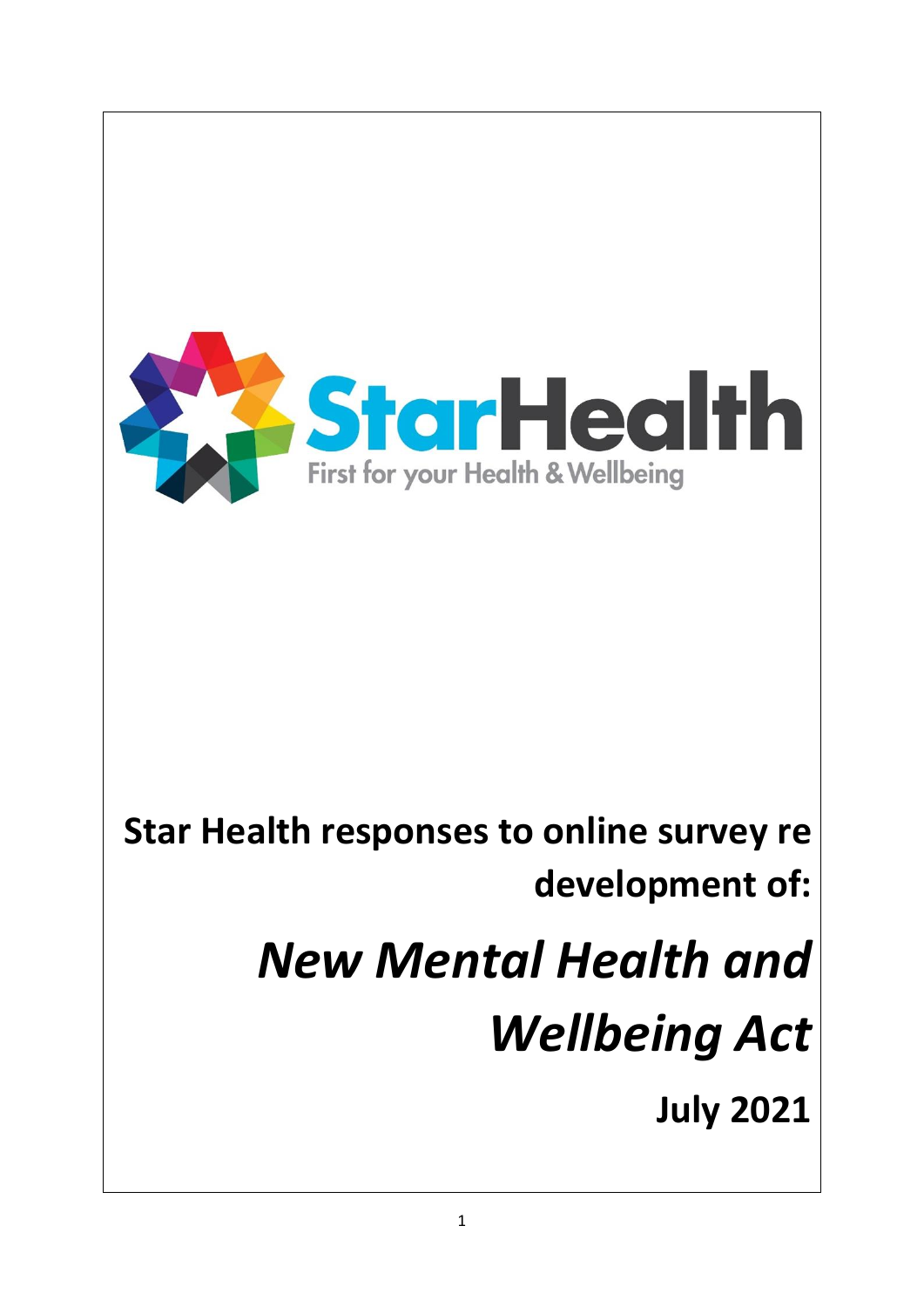## **Introduction & overall comments**

Star Health is a major provider of primary health and community services across the inner and middle south of Melbourne. We offer a variety of services including in the areas of mental health, alcohol and other drugs, homelessness, GP, dental, allied health, chronic disease management, Indigenous health, and family violence. We have a strong focus on social justice, and specialist expertise in engaging high risk and hard to reach cohorts that are marginalised and disadvantaged, using mechanisms such as assertive outreach and community development, to work with local communities to enhance their health and wellbeing.

The below responses to the survey questions draw on feedback from current and previous Star Health consumers, many of who have experienced both voluntary and involuntary acute mental health admissions and treatment orders. The responses also incorporate feedback from experienced clinicians in our Mental Health and Alcohol & Other Drug teams, many of who have worked in both acute and community settings.

Overall feedback:

- Consultation processes in future need to allow sufficient time for consumers as individuals, and services who work closely with consumers, to thoughtfully and meaningfully seek consumers' feedback/ input, in line with the spirit of the Royal Commission's recommendations to ensure that the system is genuinely consumer centred.
- In general, Star Health supports the proposed changes in principle, however stresses that there is a need to ensure that measures (and appropriate resources) are put in place to "fill the gaps" left by these significant policy shifts, to ensure that these changes lead to positive overall outcomes for consumers (rather than net negative unintended consequences). For example:
	- o Reducing hospital admissions will mean a greater demand on community mental health services and other "upstream" community supports. Significant additional resources and support will need to be provided to community-based services to ensure that consumers who would otherwise access hospital services do not fall through the gaps. Community health services, such as Star Health, are well-placed to provide such services, particularly through their ability to link consumers to a range of other existing health and wellbeing services and supports.
	- $\circ$  Similarly, a shift to less use of seclusion or restraints (particularly chemical restraints) in inpatient settings will require careful consideration of, and resources for, services to use evidence-based methods to support consumers to de-stress/calm down when distressed, so that there is less need to resort to the use of seclusion and/or restraints to ensure safety (of the consumer and/and staff). Our responses to question 11 below provide some suggestions for such measures as a starting point for this discussion.
- Suggest that there needs to be more clarity and transparency around specific goals (with timelines) that can be mandated and measured/reported on, to ensure these important reforms are translated and embedded in practice.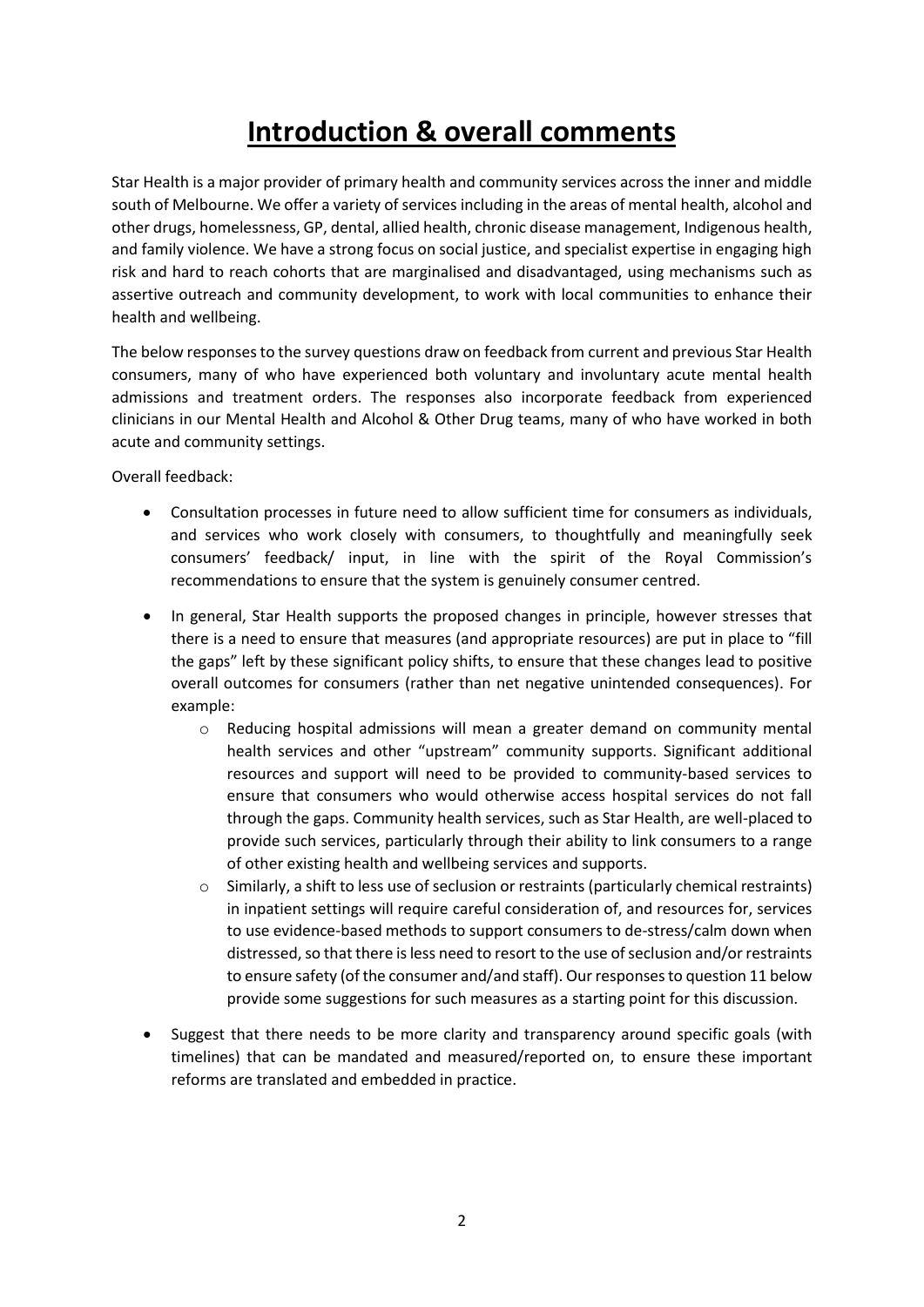## **A. Objectives and principles of the new Act – p.8**

**Question 1**: Do you think the proposals meet the Royal Commission's recommendations about the objectives and principles of the new Act? (Section 2.1 in the paper  $-$  p.9)

#### YES / **NO**

• Suggested amendments/improvements outlined in response to the next question.

**Question 2**: How do you think the proposals about objectives and principles could be improved? (Section 2.1 in the paper  $-$  p.9)

- **Objective 1 re highest possible standard of wellbeing** this could more closely align with the spirit of the Royal Commission's recommendations to reorient the mental health system more holistically. For example, under the point 3 re "providing a diverse range of… services", this could more clearly articulate aspirations for service provision beyond diversity in the service offering, to: reorienting the system towards more treatment in community settings rather than hospital settings; for treatment to focus on recovery rather than medication and control; and for less clinical/medicalised models of care towards more therapeutic/alternative approaches.
- **Objective 2 re rights and dignity**  suggested amendment: this could be strengthened by adding point re "*ensuring that people who receive mental health treatment under the act do not experience additional distress/trauma as a result of this treatment, but are instead treated with a trauma-informed lens, and as partners in their own care*". Many of our consumers have described traumatic experiences when being treated under the current act (with some describing instances where they did not know what was happening to them, and/or experiencing use of restraints/seclusion that triggered past traumas) further compounding underlying distress/trauma that contributed to their original admission:
	- o It was "frightening and lonely and that it made [them] feel helpless"
	- $\circ$  [I was] "admitted against my will and treated like a criminal"
	- $\circ$  "As a consumer of the public mental health system, I unfortunately have had many traumas revisited after using it, and can no longer rely upon seeking help through the system."

The new system needs to be underpinned by a trauma-informed approach, and it is critical that this is embedded in key policies such as the new act, from which practice reforms will flow. This sentiment is captured well by a consumer who stated that: "at end of day, when people are given more freedom and respect, they comply more, and it is safer overall for everyone".

• **Objective 1 or 2** – Building on from the above point, to really contribute to reorienting the system, consideration should be given to these objectives more explicitly referring to the contemporary understanding of the connection between trauma and mental health. That is, it should refer to the need to reframe collective (public and professional) understanding of mental health as a symptom of/natural response to trauma, and responding to it with a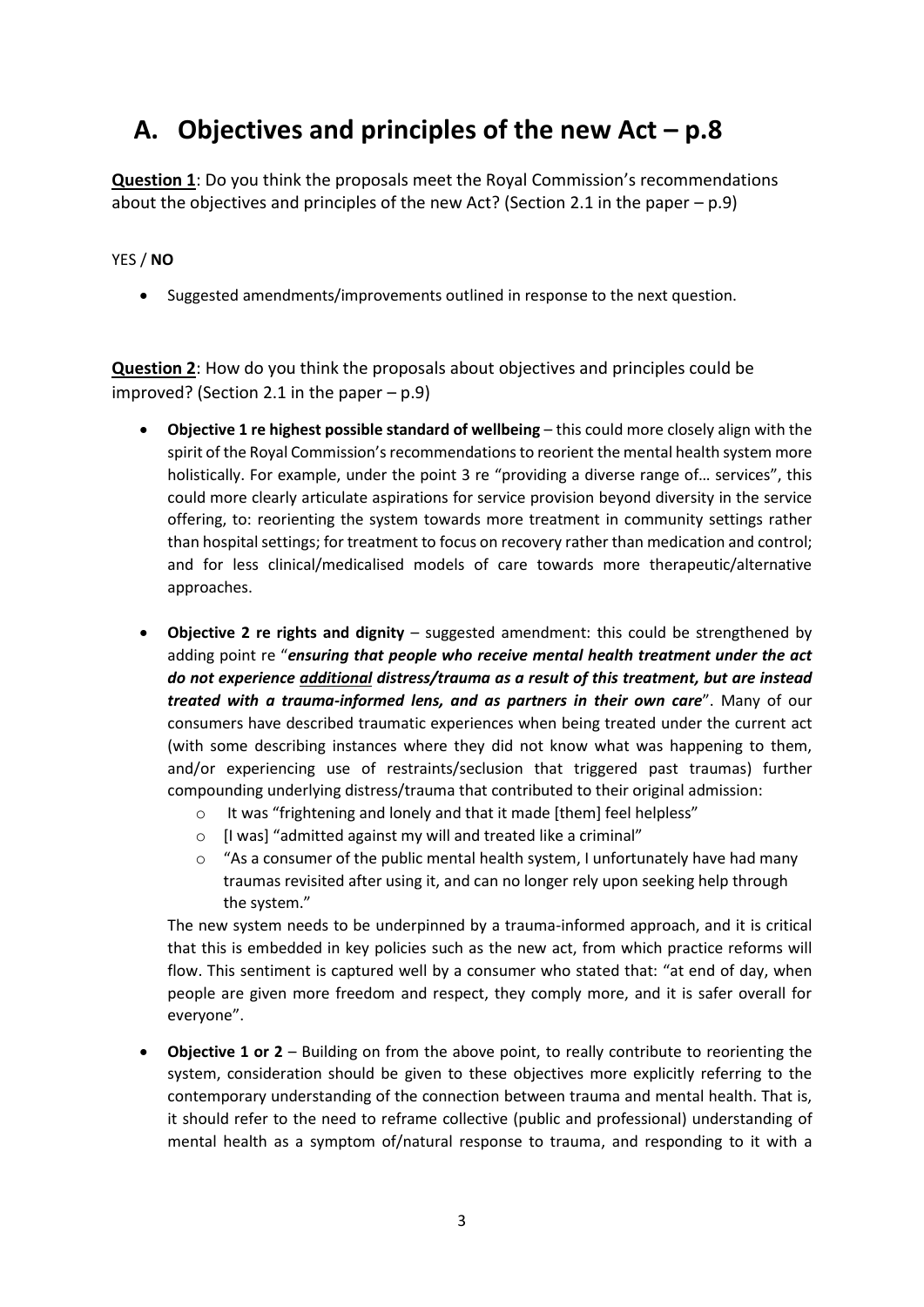trauma-informed lens rather than from a deficits approach. This would require re-training and application of different models of care.

- **Principle 3 – suggested amendment** re compulsory treatment/restrictive practices only used as a last resort: to embed this principle in a way that is going to set up consumers, services and clinicians for success, this MUST include reference to compensatory measures being put in place to REPLACE the use of these practices, e.g. "Ensure compulsory treatment and restrictive practices are only used as a last resort… *by providing adequate and appropriate resources, support and training to equip services to understand and address consumers' underlying distress, minimising the need for compulsory treatment/restrictive practices (particularly the use of seclusion and chemical restraints)"*. Further discussion on this principle is in our response to question 11.
- **Principle 5 or 6 – suggested amendment:** more specific reference to increased Therapeutic Communities in the community which are peer-designed and peer-led (with some suggestions that "co-design" is over-used and has become tokenistic). People with lived experience should be designing responses and we should be resourcing the ideas.
- **Principle 7 – suggested amendment**: the inclusion of AOD use is strongly supported, however this principle should go one step further and ensure that those who are engaged in substance use are not restricted from accessing mental health services.
	- o Despite many years of attempted service reforms to better integrate these two service systems, and contemporary understanding of substance use often being used as a coping mechanism for underlying distress or trauma, both staff and consumers still report instances of consumers engaged in substance use being denied mental health services. That is, mental health services can require such consumers to "fix" these issues before they are able to access mental health services, with some mental health workers reporting feeling ill-equipped to support these consumers.
	- o A dual diagnosis lens is strongly supported and clients with substance use issues and mental health issues should be able to access mental health services, in particular Crisis Assessment Teams and inpatient services. AOD use should not be used as an exclusion criteria and proper assessment should be made regarding the consumer's presenting needs. Greater dual diagnosis capacity is needed across mental health services and vice versa. The AOD issue generally cannot be resolved independently of the possible mental health/trauma issues precipitating the substance use.
	- o Suggested additional sentence: *"This should include ensuring that those who are engaged in substance use are not prevented from accessing mental health services, but are supported to access mental health services when they need it (e.g. including when substance use is still being used coping mechanism)."*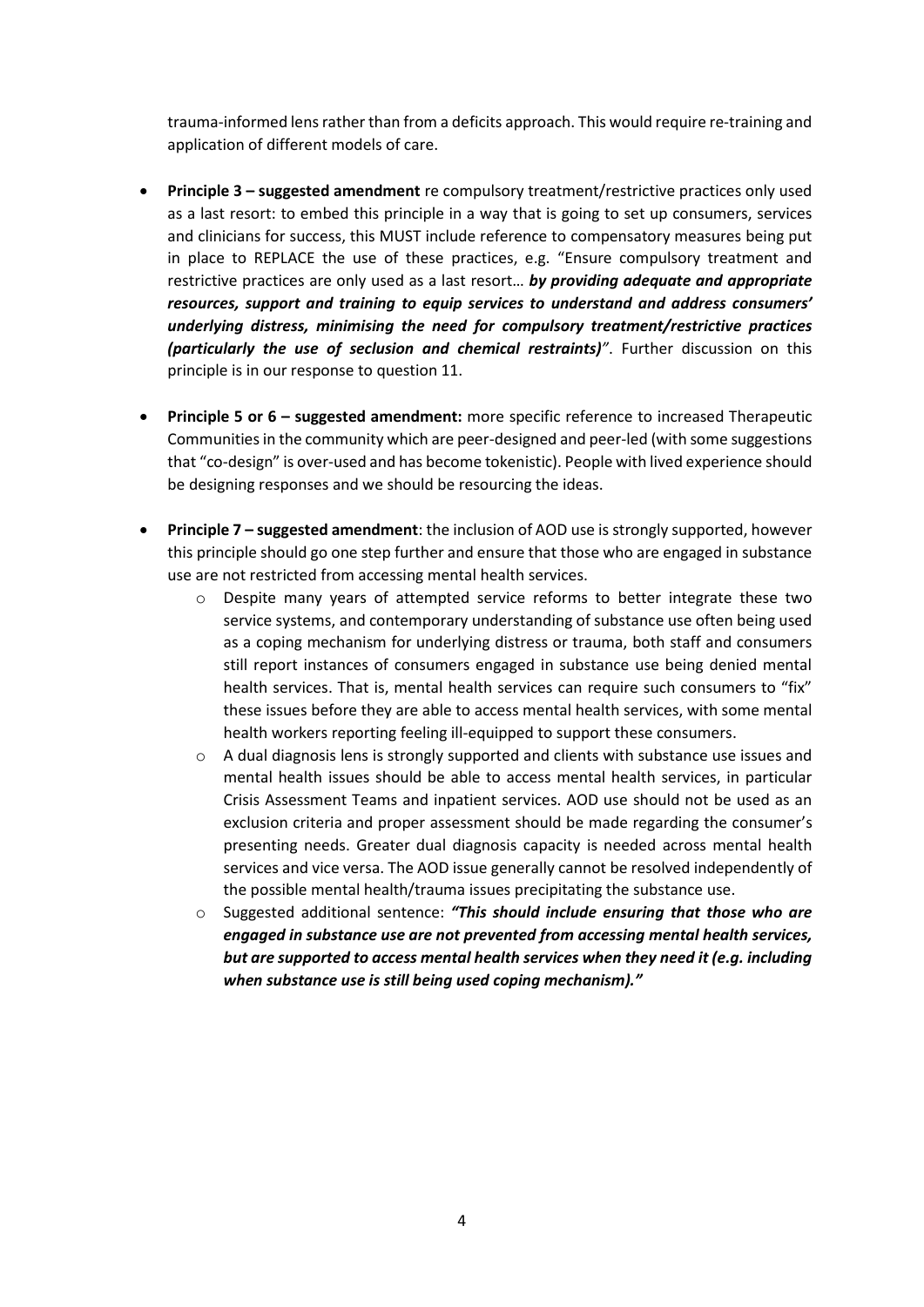## **B. Non-legal advocacy, supported decision-making, and information sharing – p.13**

**Question 3**: Do you think the proposals meet the Royal Commission's recommendations about non-legal advocacy? (Section 3.1 in the paper – p.14)

YES / **NO**

• Suggested amendments/improvements outlined in response to the next question.

**Question 4**: How do you think the proposals about non-legal advocacy could be improved? (Section 3.1 in the paper  $-$  p.14)

#### • **Overall comments about non-legal advocacy:**

- o Consumers described overwhelmingly positive experiences with the current providers of non-legal advocacy services, Independent Mental Health Advocacy (IMHA), such as reports that engaging with IMHA was the first time on consumer felt they had "someone on [their] team", though several also described not being aware that this service was available at all.
- o Overall, strong support from consumers & staff about an opt-out rather than opt-in system, especially for when people are too unwell/distressed initiate this themselves.
- o Some suggestions that non-legal advocacy services need to be more adequately resourced to ensure that demand can be met.
- o Consideration also needs to be given to ensuring that consumers still have access to this service when they're unwell/if they change their mind, as well as during the immediate post-discharge period.
- **Extension of access to/role of non-legal advocacy services for consumers being treated involuntarily:**
	- $\circ$  Whilst an opt-out system is supported by consumers we heard from, some have suggested that even this is not enough – if a consumer cannot decline treatment, then it follows that they would also be unwell enough to make an informed decision regarding using an IMHA.
	- $\circ$  Alternatively, suggest that if a consumer chooses not to engage with IMHA at one point in time, other mechanisms be considered to ensure the consumer still has options to be connected to non-legal advocacy services – e.g. allow IMHA to engage with the consumer's carer/s, and/or give the consumer time/opportunity to change their mind about their engagement with IMHA. For example, IMHA could be allowed to re-offer the service at different touchpoints in the hospital/process once the consumer has had time to digest information, or they are well enough to make an informed decision.
	- $\circ$  One consumer suggested that IMHA have access to advance statements so they are aware of how best to advocate for the consumer's preferences.
	- $\circ$  Suggest that IMHA should be allowed/resourced to continue to be involved in discharge planning and post-discharge follow-up (even if no need for engagement during the admission period), as this is where people can fall through the gaps. Some reports have been provided of people experiencing significant distress upon returning home after discharge from acute mental health inpatient admissions, expressing feelings of abandonment and suicidality due to lack of support or access to basic necessities such as fresh food when they get home.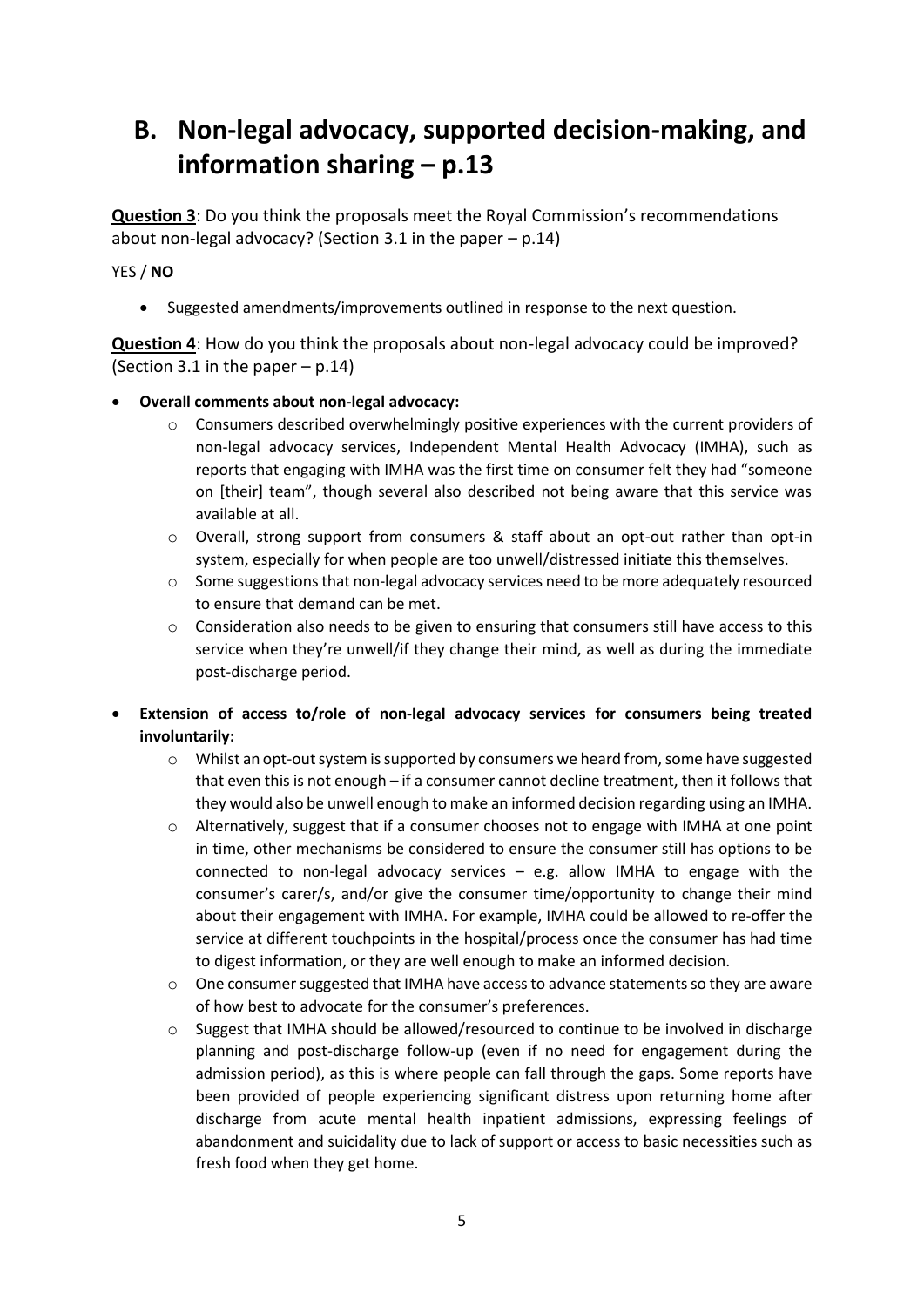$\circ$  In terms of post-discharge support, there are some policy issues that need to be addressed to ensure consumers don't fall through the gaps – e.g. for consumers with NDIS psychosocial plans, if they have an NDIS Plan they are usually not eligible for other services. However, there are often instances when consumers have run out of hours in their Plan, leaving them with no services at all. The resultant discontinuity of care can increase the risk of re-admission.

#### • **Non-legal advocacy for consumers being treated voluntarily:**

- $\circ$  The right to non-legal advocacy should be extended to people receiving treatment voluntarily (consumers can currently only access non-legal advocacy if they are being treated involuntarily) – with commensurate additional resourcing for IMHA.
- $\circ$  For example, there are some cases when consumers receiving treatment voluntarily but are also on the cusp involuntary treatment, who might benefit from this service.
- o Staff report that many people receiving treatment voluntarily are unaware of their rights and ability to make treatment decisions for themselves – this can be exploited leading to people who are being treated voluntarily essentially being involuntary

#### • **Non-legal advocacy service providers:**

- $\circ$  Consumers reported positive experiences with IMHA in the past, though some have reported that it took too long to access these services or they did not know this service existed. This points to a need for this service to be more adequately resourced and promoted.
- o One consumer suggested that IMHA be resourced to access non-legal advocacy support out of hours (ideally 24/7), as consumers can be admitted out of hours.
- $\circ$  The consultation paper is unclear about whether or not IMHA will continue to provide these services or if it will be opened up for other service providers to offer non-legal advocacy services (for profit and/or not-for-profit service providers?):
	- As the current sole provider of non-legal advocacy services, IMHA (as part of Victoria Legal Aid (VLA)) partners with VLA's Mental Health and Disability Law team, and can assist consumers with legal advice and represent them at the Mental Health Tribunal when possible.
	- Given the specialist expertise required to undertake this role, and the positive feedback received from consumers who have used IMHA's services in the past, consumers have raised some concerns about opening up this role to other service providers, particularly in terms of the quality of services. If it is the case, strong safeguards must be put in place for any new providers to ensure quality of services, such as audits and checks of these organisations. However, from a quality perspective, it would make more sense to better resource IMHA to expand its existing services.
- o Providers of non-legal advocacy services should ensure that the services provided are culturally appropriate for all client cohorts, particularly for Aboriginal and Torres Strait Islander and culturally and linguistically diverse (CALD) consumers.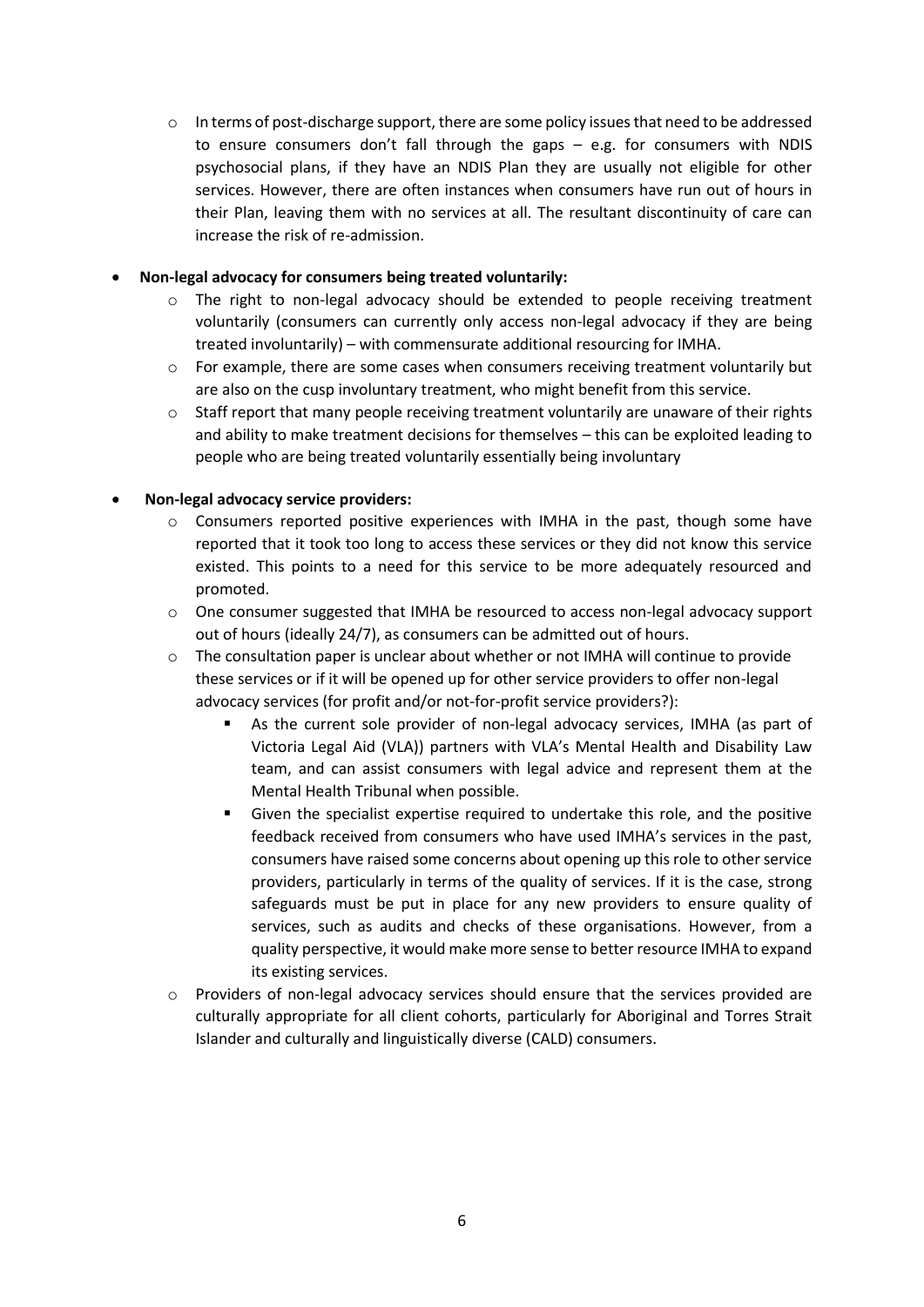**Question 5**: Do you think the proposals meet the Royal Commission's recommendations about supported decision making? (Section 3.2 in the paper – p.16)

YES / **NO**

• Suggested amendments/improvements outlined in response to the next question.

**Question 6**: How do you think the proposals about supported decision making could be improved? (Section 3.2 in the paper  $-$  p.16)

#### • **Definition of supported decision-making:**

- $\circ$  Suggest it needs to be made clearer what supported decision-making is, and how this relates to the more contemporary methodology of shared decision-making, which is underpinned by a set of principles and practices. That is, there needs to be more rigour around the concept of supported decision-making in the act so that it cannot be used as a broad, catch-all term to refer to a range of ways of working that do not genuinely enable consumers to be partners in their care.
- $\circ$  On the other hand, there needs to be a way of ensuring the consumers understand what this approach means in terms of their expectations. That is, under the current system, any decisions/support from a support person needs to be taken into account by the psychiatrist, who has the final decision-making power (including taking safety into account).

#### • **Supported decision-making – service provider/workforce skills and capacity:**

- o Several consumers have reported experiencing hospital admissions where supported decision-making principles have not been followed. For example, they have reported not been adequately informed about what is happening to them, nor about their rights or options. Another example is a consumer reporting signing forms to start a new high-risk medication and not being in "the right state of mind" to do this.
- o Consumers we heard from support more protections being put in place to facilitate supported decision-making, particularly around ensuring that they are supported to provide informed consent, and consideration of measures to ensure accountability/enforcement of supported decision-making practices.
- o Suggest that the act also needs to be more specific in ensuring that resources/support is provided to services to embed supported decision-making practices into day to day care, such as funding and mandatory training to all mental health care workers/clinicians. It should not be assumed that all mental health workers/clinicians are trained in these contemporary practices, nor that services have sufficient resources (adequate staffing, etc.) to implement this in practice.
- o Consumer suggestion for a 'cooling off period' with regards to decision-making, to allow consumers to be able to change their minds about treatment.

#### • **Advance statements:**

- o Consumers we heard from are generally supportive of advance statements, however some reported instances where advance statements have not been followed in the past, and have suggested that more robust mechanisms need to be put in place to monitor this.
- o One consumer reported a situation where their advance statement was not followed, and is unsure how effective having a doctor write down their reasons for not following an advance statement will be. Suggests having an independent person reviewing the written reasons as to why an advance statement is not followed may be more effective/transparent.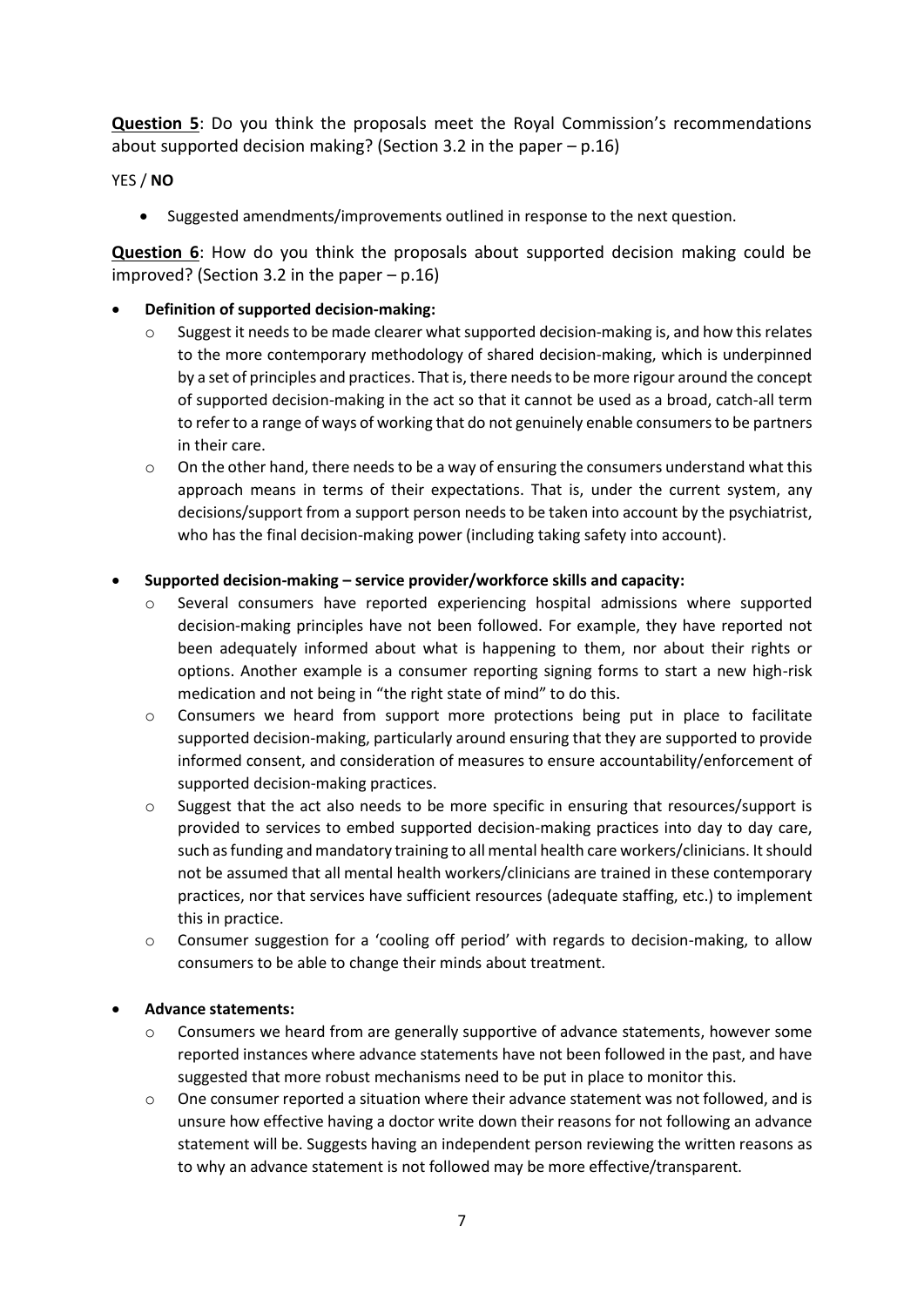- o Suggestion from a consumer that IMHA have access to advance statements so they are aware of how best to advocate for their preferences.
- o Suggest that funding should be made available to service providers to assist in consumer education about advance statements, and provide support/assistance to prepare/complete their own advance statements.

#### • **Second psychiatric opinions:**

- o Some consumers reported that second opinions have not been followed in the past.
- o Suggestion from a consumer that in instances where consumers clearly do NOT have capacity, and no previously documented advance statement, then:
	- A second psychiatric opinion must also be compulsory. Next of kin should be able to reserve the right to select this secondary consultation.
	- Where it has, and a doctor gives reason for declining it in preference of other compulsory treatment, this treatment should also be approved by a second consultation.
	- **■** If next of kin are not available, there must be a register of psychiatric doctors available to provide this secondary consultation.
	- Where this treatment extends beyond both chemical (antipsychotic/sedative) and/or physical restraint and towards ECT - then this must necessarily require a third specialist to approve.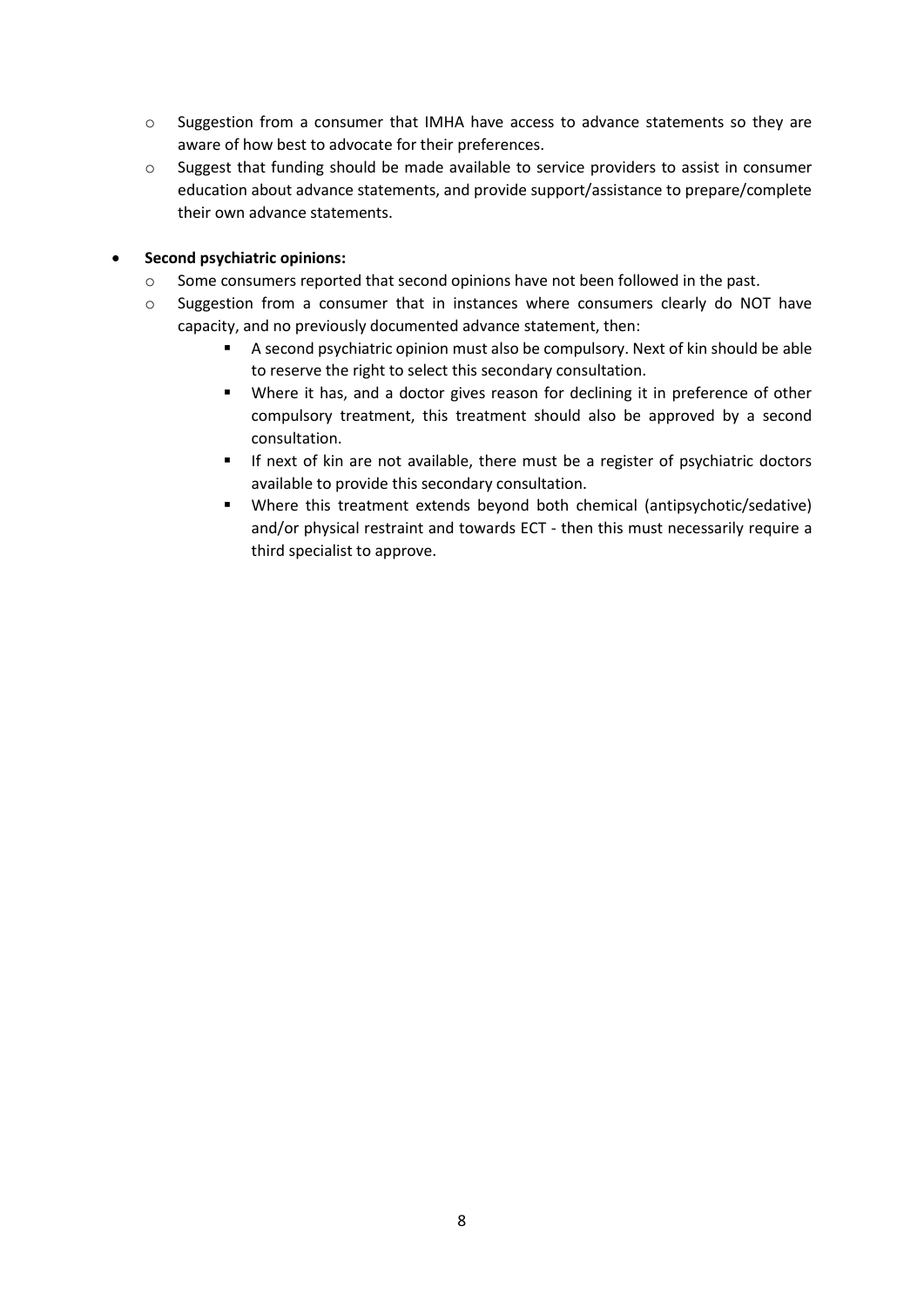**Question 7**: Do you think the proposals meet the Royal Commission's recommendations about information collection, use and sharing? (Section 3.3 in the paper – p.20)

#### YES / **NO**

• Suggested amendments/improvements outlined in response to the next question.

**Question 8:** How do you think the proposals about information collection, use and sharing could be improved? (Section 3.3 in the paper  $-$  p.20)

#### • **Consumers accessing own files/information:**

- $\circ$  Consumers and staff we spoke to were very supportive of consumers being able to easily accessing to their own files/information as a principle.
- o Several consumers reported that the current system takes too long to access information, and some have given up because it is not an easy process. Need to ensure that this process doesn't come with a huge amount of bureaucracy (like FOI) – should be more of a standard process that is quick and simple, and does not require completion of several forms, etc.
- o Consumers and staff suggest that it would be useful to have systems in place to ensure people aren't harmed by receiving information about them. Receiving reams of paper in the mail with personal information about oneself (and in some instances including information that a consumer feels is inaccurate, or which describes sensitive/traumatic issues) can be very distressing/confronting. For example, upon releasing such information, it could be offered to a consumer for a support person/advocate is present when the information is received/consumed.
- o Suggestion that consumers be proactively told that they can access their files, because some may not know that this is possible/a right.

#### • **Sharing of information between providers:**

- o Consumers have raised concerns about diagnostic labels or other information in clinical notes (particularly information that they don't agree with/ think is inaccurate) impacting on treatment provided by other health services and professionals.
- o Consumers have reported instances where they feel the level of detail in clinical notes/documentation is unnecessary.
- o Consumers report wanting to maintain control over who gets to see their files.
- o Advance statements consideration should be given to where these are kept and how they can be shared when a consumer becomes unwell, particularly when a consumer may be connected with services from multiple service providers.

#### • **Clinical documentation standards:**

 $\circ$  Suggest further support and training for mental health workers/clinicians about how to write clinical notes so they are appropriate/sufficient to meet clinical needs, but are also recoveryfocussed in nature to ensure they are appropriate to be read by consumers at the same time (particularly in terms of documenting trauma/abuse/grief).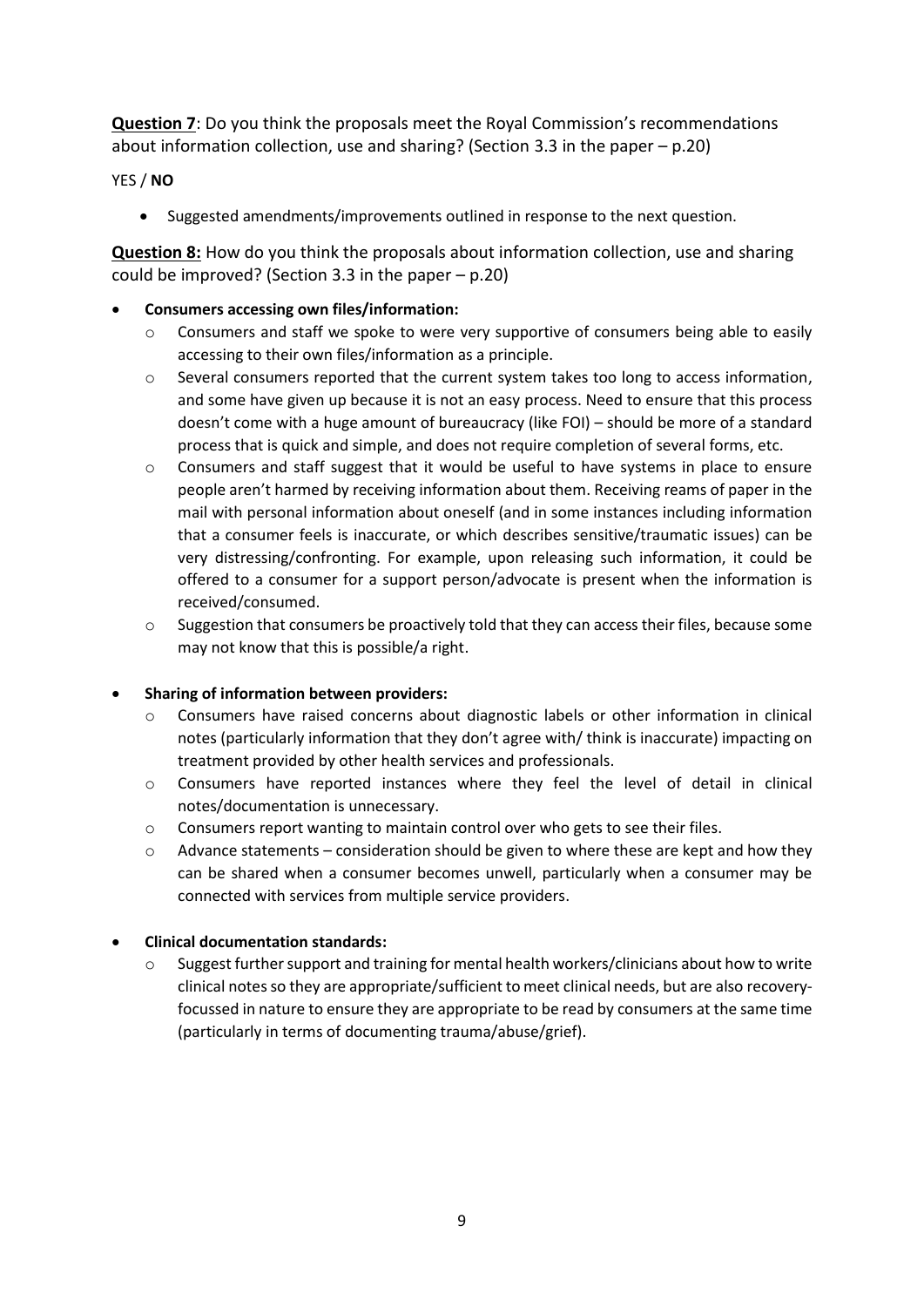## **C. Treatment, care and support**

**Question 9**: Do you think the proposals meet the Royal Commission's recommendations about **reducing the use and negative impacts of compulsory assessment and treatment?** (Section 4.1 in the paper – p.25)

#### YES / **NO**

• Strong support from consumers and staff in principle. As per earlier responses, it critical to ensure compensatory measures are put in place to ensure that this policy shift does not result in net negative (unintended) outcomes for consumers.

**Question 10**: How do you think the proposals about **compulsory treatment and assessment could be improved?** (Section 4.1 in the paper – p.25)

- **Overall comments re changes to use of compulsory treatment:**
	- o General support from consumers and staff who agreed compulsory treatment orders should only be used when people are genuinely a risk to themselves or others.
	- $\circ$  The Mental Health Tribunal's role, particularly in relation to compulsory treatment, needs review and potential reform in terms of its transparency and reporting.
	- o The Royal Commission's report mentions aspirations for reducing compulsory treatment over, say a five-year period. Victoria has very high rates of compulsory treatment, including for ECT. There should be clear, mandated, and timely reporting and evaluations to achieve meaningful reductions in compulsory treatment. These should be driven by the other structural reforms that are outlined in the proposals.

#### • **Changes to compulsory treatment:**

- $\circ$  Consumer concerns that this change may make health professionals hesitant to give compulsory treatment where appropriate for fear of second guessing or undermining their authority  $-$  there is a fine line between appropriate care and taking "the easy road". Measures need to be put in the place to support "appropriate" decision-making.
- $\circ$  A consumer has reported that they have witnessed numerous cases where individuals on treatment orders are not followed up with properly (by health professionals) to their detriment (as well as that of those they live with). The act needs to recognise that treatment without monitoring and very regular follow up can have detrimental impacts.
- o Currently, the Mental Health Tribunal can make orders of any time (up to 12 months), with one consumer suggesting 12 months is too long for any person to be on an order for, and that a shorter maximum period for orders (e.g. 6 months) should be considered.
- o Consumers should be supported to have their treatment orders revoked (i.e. supported to be in a position where it is no longer required). Service providers should be required to demonstrate/document/evidence how they have supported consumers to address the reasons why they are on an involuntary order, so that consumers are not on orders for longer than they need to be.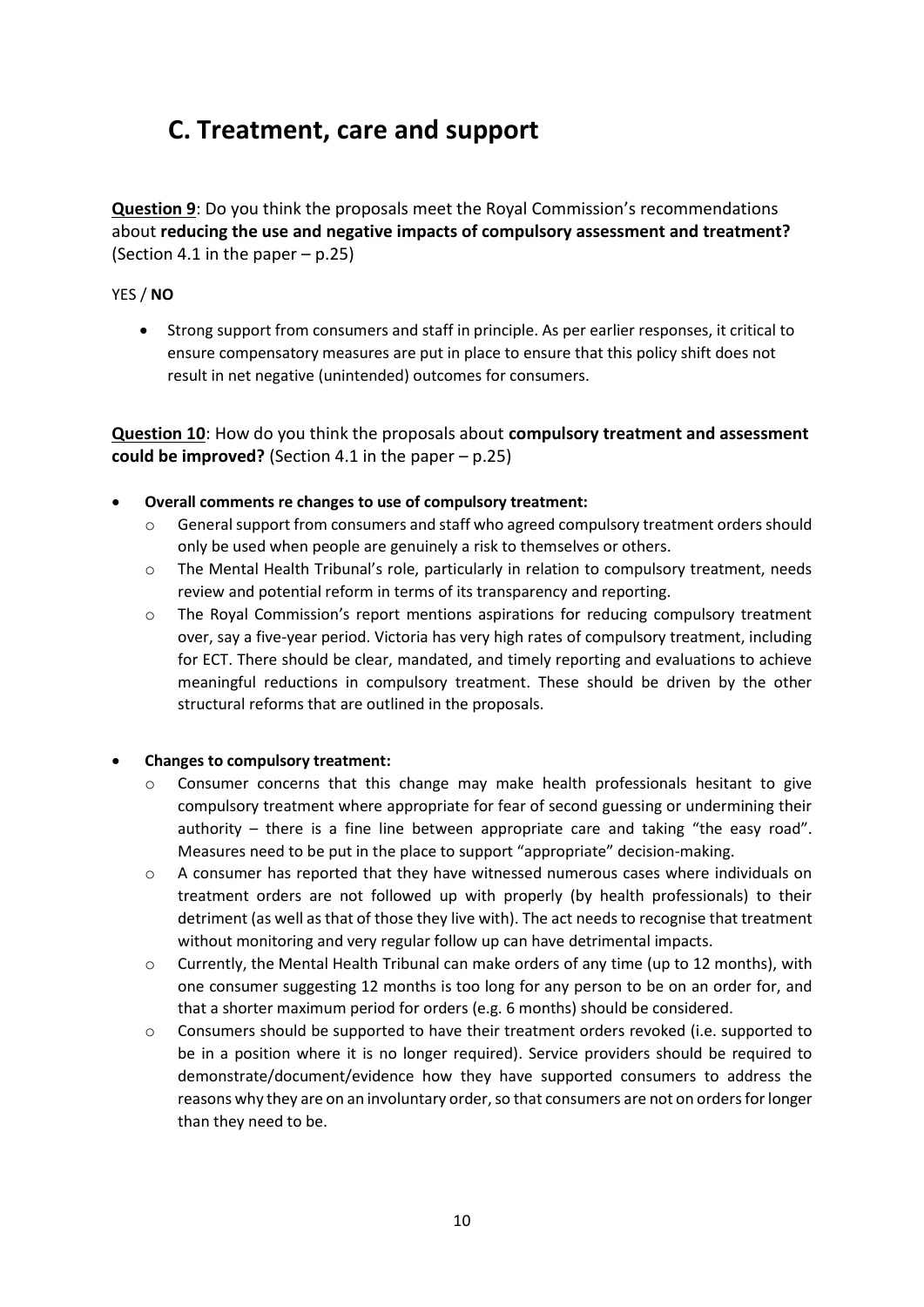#### • **Proposed changes to who can impose compulsory treatment:**

- $\circ$  The proposal to increase the range of clinicians who can impose compulsory treatment (beyond psychiatrists) is NOT supported. Both consumers and staff raised concerns about the proposal to permit a broader range of professionals to authorise temporary treatment orders, such as nurse practitioners and social workers (in addition to doctors/psychiatrists) – with most NOT supporting the proposal, indicating that only psychiatrists should be able to make decisions about compulsory treatment.
- $\circ$  If it was to proceed, significant caution would need to be taken to ensure it was accompanied by very well-considered and robust safeguards – such as mandatory training and/or creditialling for staff whose roles will be expanded to include ability to authorise temporary treatment orders.
- o Instead, suggest that as decision-makers, psychiatrists should be encouraged/enabled to gather as much information as possible via integrated and collaborative approaches with the consumer's supports, who may have more extensive experience working with that person (e.g. community mental health and/or AOD workers, as well as family and carers), ensuring decisions are as well-informed as possible, rather than relying on one assessment.
- **Ensure that there are other options to fill the gaps left by less use compulsory treatments**
	- o Again, reducing the reliance on community treatment orders will require an increase in provision of other services to support consumers who may otherwise require this approach.
	- $\circ$  For example, there should be resourcing and support for more step up/step down options. Currently there are few options and it is generally only when someone is so unwell they meet CATT or hospital admission criteria that they can get access to treatment. The systems needs to be designed and resourced to respond before they get that unwell, as recovery is much longer and harder for those who are left to deteriorate (without any support) until they are unwell enough to access more acute treatment.
	- o There needs to be more intermediate care options, for example Prevention and Recovery Centres (PARC) or residential mental health respite facilities, as well as more funding for assertive outreach models of care, to reduce admissions into acute settings.

**Question 11**: Do you think the proposals meet the Royal Commission's recommendations about reducing the use and **negative impacts of seclusion and restraint, and regulation of chemical restraint?** (Section 4.2 in the paper – p.29)

#### YES / **NO**

• Suggested amendments/improvements outlined in response to the next question.

**Question 12**: How do you think the proposals about seclusion and restraint could be improved? (Section 4.2 in the paper  $-$  p.29)

- Strong in-principle support from consumers and staff about less reliance on seclusion and restraints, with some consumers suggesting that restrictive practices should be completely abolished, whilst others acknowledging that there are some situations when they may still be needed ("should only be used to stop you hurting yourself or others").
- A suggestion for clearer goals, timelines, and mandated reporting on this goal to ensure that this important change is realised.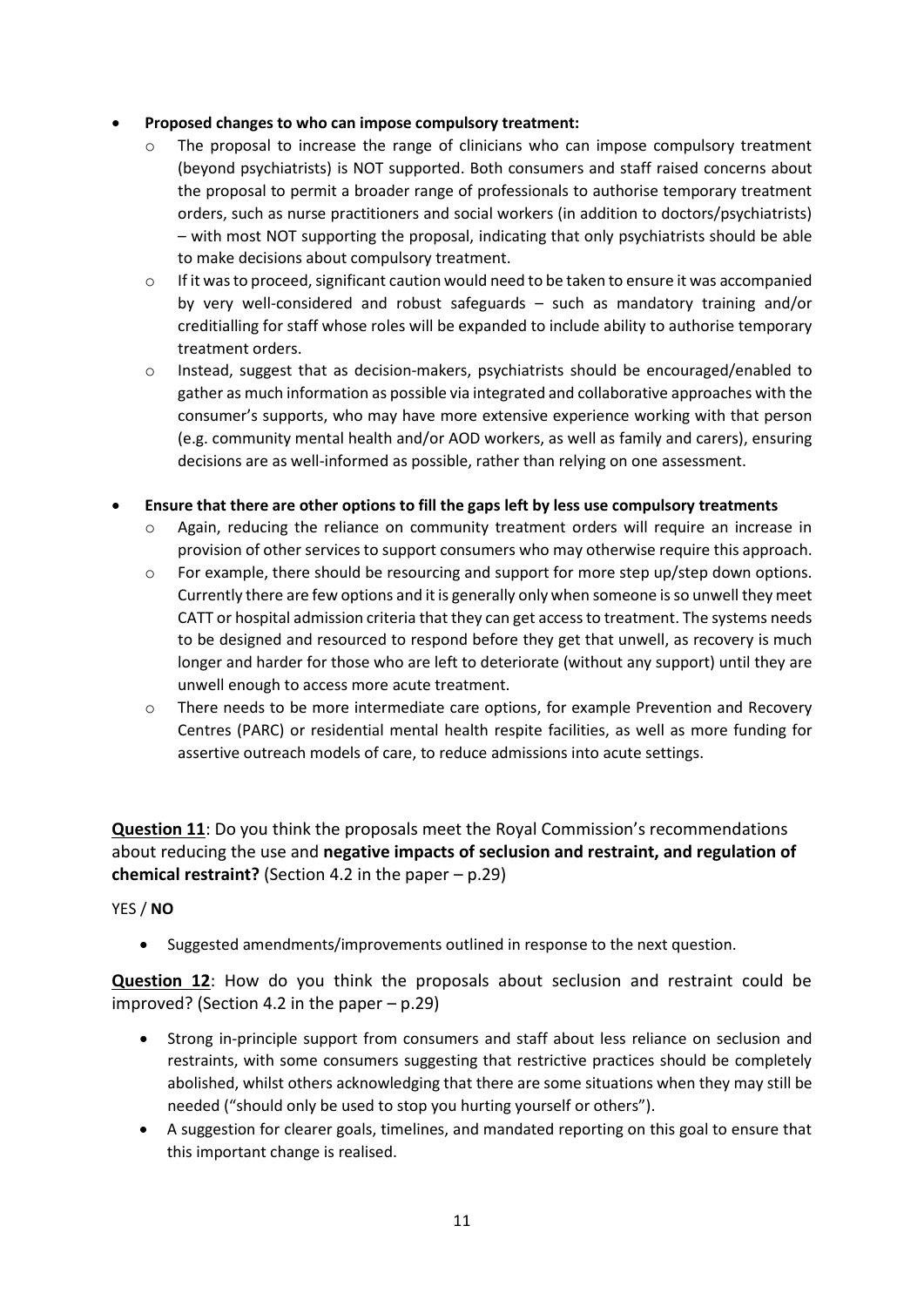#### • **Inappropriate use and/or over-use of seclusion and restraints:**

- $\circ$  Some consumers have reported seclusion being used as punitive treatment (even for past events instead of being a current/present threat to staff) instead of for the current safety of them/others – this needs to be addressed.
- $\circ$  Consumers have reported being coerced into compliance with the threat of a restraint (with the aim of not using it) or threatened with seclusion when reporting physical symptoms as a result of medication (e.g. leg shaking/anxiety) – describing this as unethical and traumatising for some, particularly for consumers with PTSD.
- o Reports that coercive behaviour is prevalent in clinical settings, both in the EDs and Inpatient Units, and needs to addressed. There needs to be education, research, and evaluations conducted to assess how this type of practice can be reduced. Consumers regularly refer to this, particularly in relation to the perceived threat of being placed on treatment orders.
- o Consumers also report that chemical restraints are often over-used. Many believe that the usage is often a case of workforce convenience particularly re the use of PRNs (that is, medications used as the circumstances arise) at nighttime, when minimal staff are rostered on. This is particularly relevant in the aged psychiatry sector.
- $\circ$  Some consumers have reported that there was no support to address anxiety that people can often experience in that setting.

#### • **Consent and accountability:**

- $\circ$  Consumers report the seclusion can be frightening or traumatic, describing often not understanding what was happening or when the seclusion would end, indicating that there needs to be more steps taken prior to secluding someone, and helping people to understand what is happening to them and why.
- $\circ$  Suggestion that the process needs more accountability e.g. require an independent party to review the decision to seclude someone to ensure it is appropriate/consistent with the act.

#### • **Ensure that there are other options to fill the gaps left by less use of seclusion and restraints:**

- o To make sure services are equipped (incl. time, resources and skills) to understand and address consumers' underlying causes of distress to help them to calm down and not have to resort to the use of seclusion and restraints.
- o Some quotes from consumers that provide examples of distress that could be de-escalated in ways that precludes the need for seclusion or restraints:
	- "in the hospital, no-one tries to calm people down when they are anxious"
	- after being put in a hold "no one explained it to me, I wanted to leave, become angry when I couldn't do so, then had a code grey called on me".
- o Both staff and consumers have pointed to a lack of resourcing and staff burn out as a factor contributing to over-use of seclusion/restraints (i.e. limited time/energy/patience of staff to spend supporting a distressed consumer to calm down). Addressing staff wellbeing, happiness and resourcing needs is important to ensure high quality services.
- o Another example of reasons for distress is what clinicians have described as instances of consumers not being given access to cigarettes (used as a coping mechanism by some), which can lead to an escalation in stress and violence, resulting in restrictive practices (e.g. seclusion) being used which they otherwise would not be needed. Hospitals need to have better ways of managing this rather than taking away rights/preventing use of effective coping strategies (such as cigarettes) completely.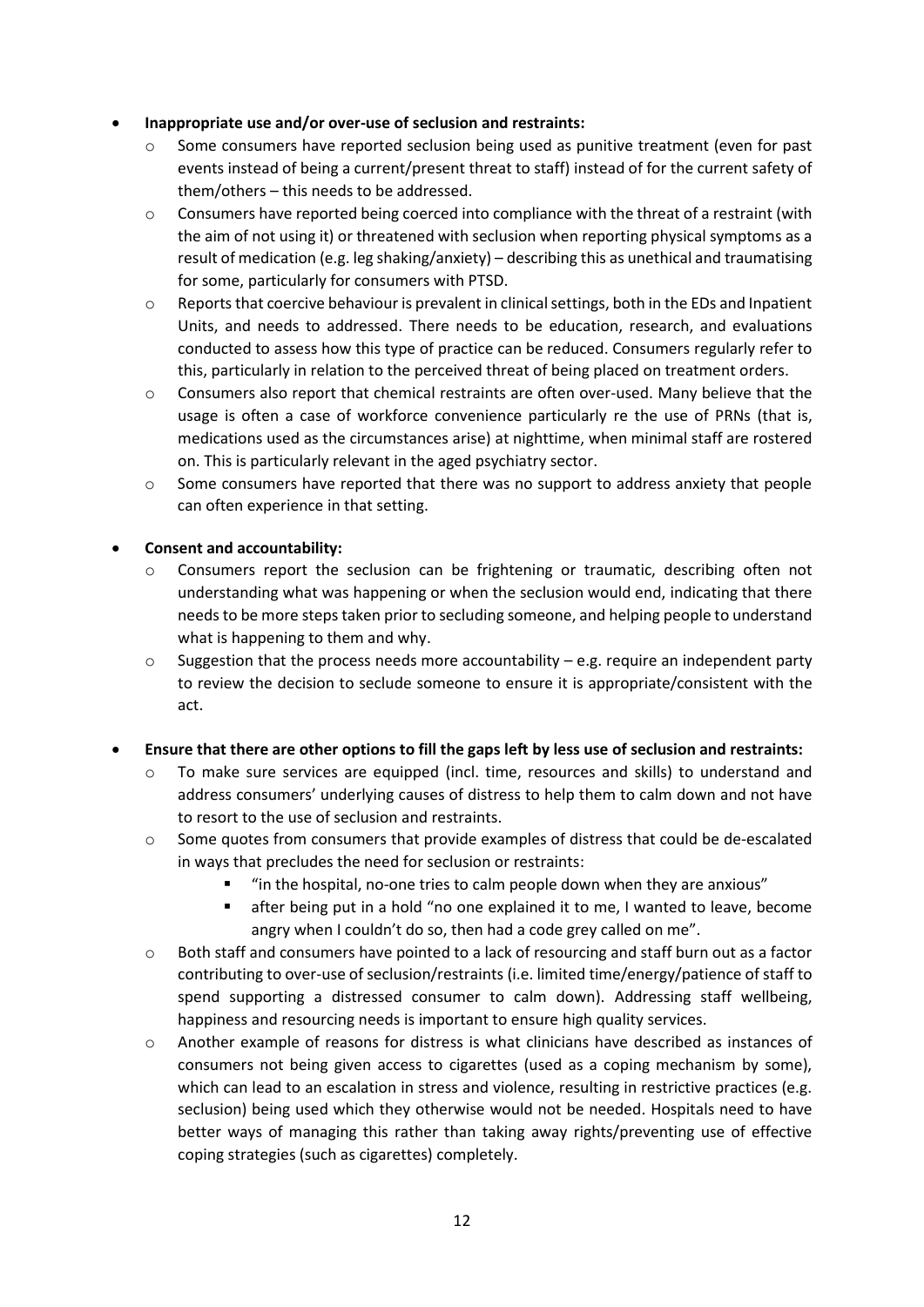- o Other examples of potential alternatives to seclusion/restraint that could be put in place to support consumers to minimise distress:
	- **EX Access to sensory rooms and other quiet spaces (e.g. libraries, gardens, music** rooms) – places to de-stress. This must be made a priority in the improvement/design of existing and new acute mental health facilities, if a significant reduction in the use of seclusion and restraints is to be achieved.
	- Resourcing for dedicated staff who are trained and have the remit/time to support consumers who are distressed to help them calm down.

#### **Other feedback about treatment, care and support:**

- **Leave** Consumers have described the leave process and how difficult it can be to access leave as an inpatient. Suggest further protections for leave when people are admitted to hospital under the new act.
- **Gender specific wards** Gender specific wards (not just wings that are still accessible) should be considered. Many consumers speak of being retraumatised and entering into or being coerced into sexual relationships when they are unwell and unable to properly consent.
- **Borderline Personality Disorder** (BPD) Increased recognition and tailored response to clients with BPD diagnosis is needed. It is listed and recognised in DSM but very poorly responded to by Crisis Assessment and Treatment Teams (CATT), Emergency Departments (ED) etc., and is still a very stigmatised diagnosis.
- **Post-discharge/transition back home after inpatient admissions** Reports of people experiencing significant distress upon returning home after discharge from acute inpatient settings, expressing feelings of abandonment and suicidality due to lack of support or access to basic necessities such as fresh food when they get home. This needs to be addressed.
- **Aged Care Psychiatric Services** Our ageing population means that demand for services in this sector are growing as we speak, and proactive planning is not evident. There are already many people finding gaps in access to mental health services in this sector, and this did not receive detailed attention in the Royal Commission's report, other than broad statements. Again, this is an area that community health service providers should be resourced to address, when the implementation process begins.